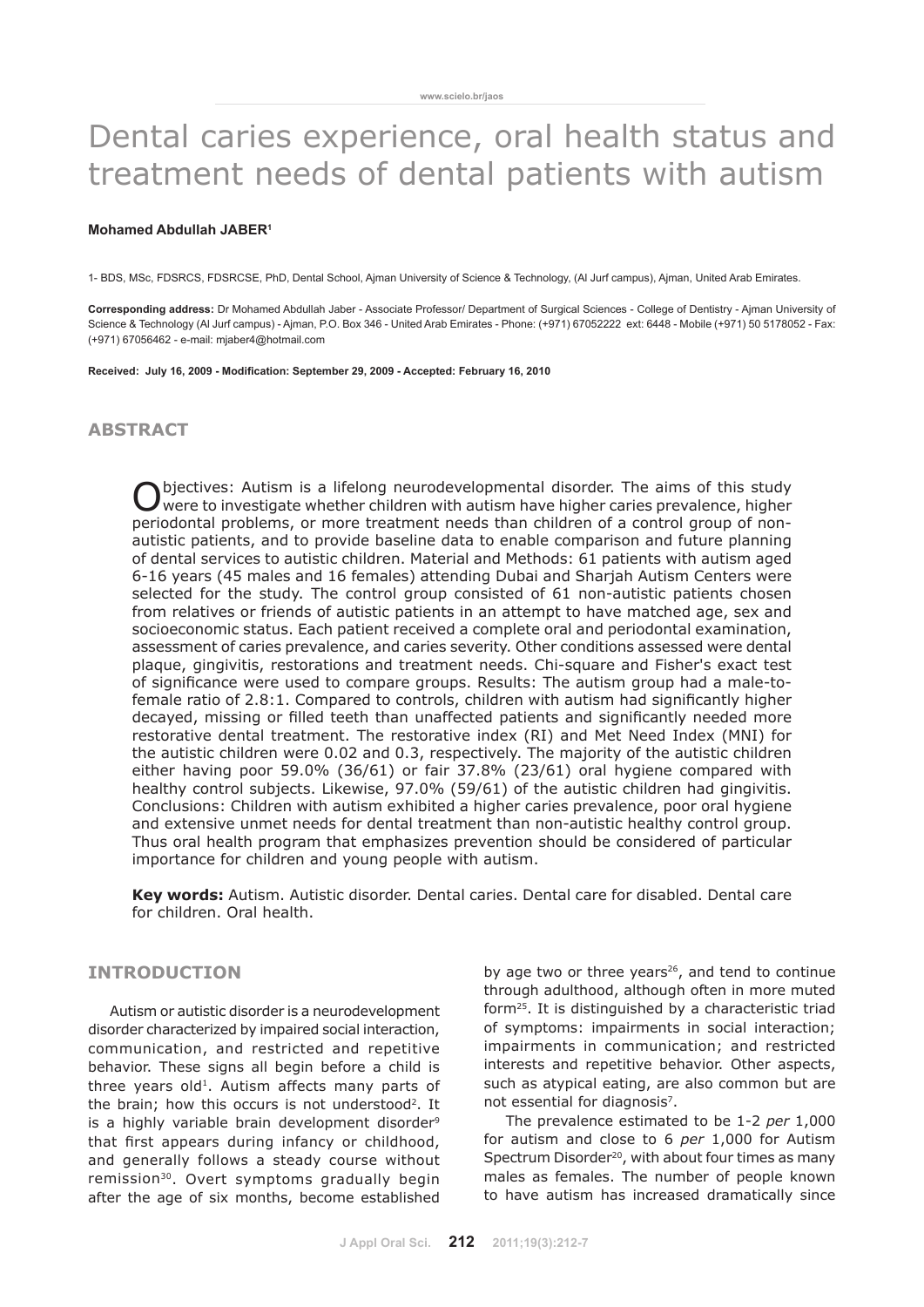the 1980s, partly due to changes in diagnostic practice, referral patterns, availability of services, age at diagnosis, and public awareness<sup>8</sup>, though unidentified environmental risk factors cannot be ruled out $27$ .

This complex developmental disability impairs communication, social, behavioral, and intellectual functioning. Some may express abnormal emotional and linguistic development, as well as visual and hearing impairment; others also have coexisting disabilities such as mental retardation or epilepsy, all these symptoms may complicate dental care for the affected children<sup>17</sup>. Children with autism also commonly have damaging oral habits, such as bruxism, tongue thrusting, picking at the gingiva, and lip biting.

There are few studies describing oral health and dental needs of children with autism. These studies reported no statistically significant differences in the prevalence of caries, gingivitis and degree of oral hygiene in comparison with non-autistic individuals6,28 and some studies reported a lower incidence of dental caries in autistic patients $16,18$ .

Information on the patterns of development of the disease in the population is important because it acts as foundation for the planning of public oral health policies. Thus, the present study was carried out in an attempt to (1) describe the caries experience, treatment needs of autistic children aged 6-16 years in United Arab Emirates (UAE), and (2) provide baseline data at national and regional level to enable comparison and future planning of dental services to the autistic children.

## **MATERIAL AND METHODS**

## **Subjects' Selection**

Sixty-one autistic children (45 males and 16 females) attending autism centers of emirates of Dubai and Sharjah, United Arab Emirates (UAE), were selected for the study. The centers offer an intensive rehabilitation program only for children diagnosed with autism. All the children had been previously examined and diagnosed medically as autistic patients according to the center's medical records.

Consent for examining the children was obtained from the parents and respective head master.

The inclusion criteria involved were:

Diagnosis of autism;

Consent;

Age between 6 and 16 years.

Exclusion criteria were:

Dental prophylaxes in the last 6 months;

Suffering from other diseases known to influence dental caries or the severity of periodontal disease such as Down's syndrome and diabetes;

According to these criteria, 61 patients with autism were included in this study.

## **Control group selection**

The healthy controls (61 subjects) who met the above-mentioned criteria were chosen from relatives or friends of autistic patients in an attempt to have matched age, sex, socioeconomic status and general dental care background. All controls were medically fit and none was undergoing antibiotic or antiinflammatory therapy or had undergone such therapy in the previous 6 months.

#### **Examination**

Following a complete medical history, all subjects were examined by one examiner for oral hygiene status and dental caries while seated on a dental chair using dental mirror, explorer and a periodontal probe with William's markings. The examination of the soft and hard tissues was done under flash light and regular room light. Each child accompanied by his/her teacher was brought to the examination room and is seated on an adjustable chair. "Tell-Show-Feel and Do" technique was used with all the children. The dmft/DMFT index was used, with codes and criteria established by the WHO<sup>29</sup> (1997). Met Need Index (MNI), an indication of treatment received by an individual is determined using the ratio of the mean missing (M) plus filled (F) teeth to mean decayed, missing and filled teeth (DMF) that is M+F/DMF. While Restorative Index (RI) which reflects the restorative care of those who have suffered the disease is measured by the ratio of filled (F) to filled plus decayed teeth (F+D) percent that is F/F+D percent as described by Jackson<sup>12</sup> (1973). This methodology was used systematically for all autistic and healthy control children examined. The gingival status was evaluated according to the gingival index of Loe and Silness<sup>15</sup> (1963). Gingival status was recorded as generalized or localized gingival inflammation depending on the amount of gingival redness and bleeding during the examination. Oral hygiene was recorded as good, fair or poor according to the Simplified Oral Hygiene Index (SOHI)<sup>10</sup>. Before examinations, intraobserver agreement for the diagnosis of caries was checked: one in every 10 children was re-examined to test for intraexaminer agreement. The kappa test was adopted on a tooth by tooth basis in order to check the intraexaminer agreement in caries diagnosis, in agreement with the methodology described by Peres, et al.<sup>21</sup> (2001). Examiner agreement was high. The minimum value obtained was 0.73, but the great majority of values were equal to one.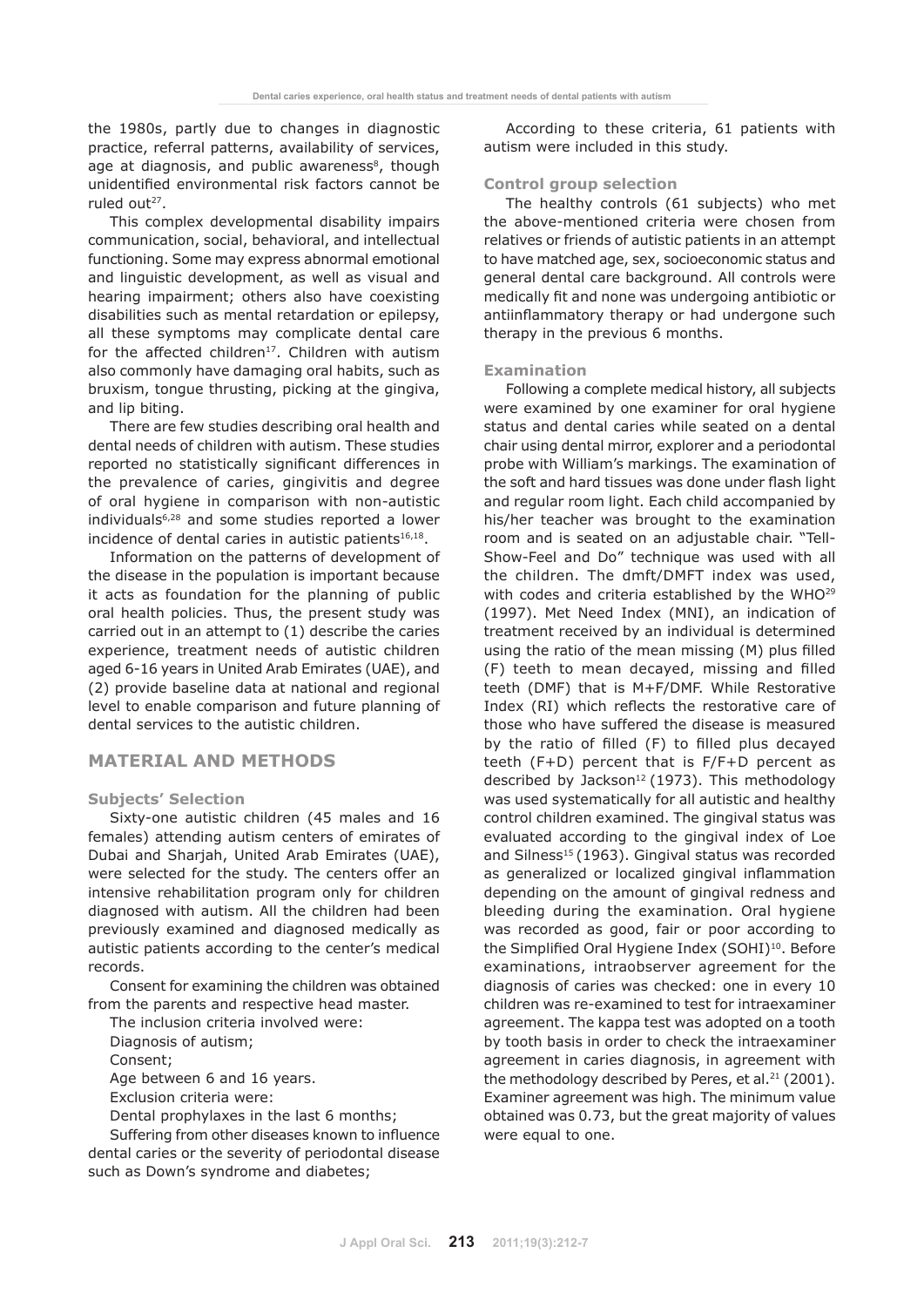#### **Data Analysis**

The data were summarized and described using relative frequencies and percentages for categorical variables (such as the presence of decayed teeth) and means for the interval scaled variables (such as the DMFT/dmft score). When the outcome variables were categorical, chi-squared and *t*-test was used to examine differences by gender, and age group for statistical significance. Data were analyzed using SPSS software, version 12.0 (SPSS Inc., Chicago, IL, USA) for Windows. Statistical significance was set at P<0.05.

# **RESULTS**

#### **Prevalence**

The study group comprised of 61 autistic children, 45 boys and 16 girls with a male-to-female ratio of 2.8:1 aged 6 to 16 years. The mean age of autism patients (8.45) years and healthy controls (8.6 years) was very similar. Likewise, male-tofemale ratios of both groups were similar.

The overall prevalence of dental caries among autistic children was 77.0% (47/61) where as for the healthy controls was 46.0% (28/61) (Figure 1). The difference in the carious prevalence was significant (p<0.05) between the two groups.

## **Mean DMFT/dmft values**

For the children and adolescents with autism the values of the DMFT/dmft are presented in Table 1. The mean dmft of the autistic group was 0.80±0.2.0 while that of the controls was 0.30±0.3. The mean DMFT of the autistic group was  $1.6 \pm 0.64$  and 0.6 $\pm$ 0.29 in the controls ( $p$ <0.05). There was also no significant difference between male and female. The percentage of decayed, missing and filled teeth increased with advancing age.

## **Met Need Index (MNI) and Restorative Index (RI) and treatment need**

The mean DMFT/dmft for the 2 groups is presented (Table 2). The overall means DMFT/dmft for autistic patients was 2.4 and for healthy control was 0.9. The treatment received and restorative

care of those autistic children who have suffered the disease are presented in Table 2. The RI for autistic group was 0.02 and MNI was 0.09. For the control group the RI of 0.05 was found and MNI was 0.3 as 7 children had extraction done previously and 1 had amalgam restoration. As for the treatment need of the study population, the results showed that all of autistic children required oral prophylaxis, compared with 25 (41%) of controls. 47 (77.0%) autistic children and 28 (46.0%) controls also required restorative treatment (Table 3).

## **Gingival status and oral hygiene condition**

Oral hygiene and gingival status of the autistic children and healthy control subjects is shown in (Table 4). A total of 36 (59.0%) individuals in the control group had good oral hygiene, compared with 2 (3.3%) of the autism group. The majority of the autistic children either having poor 59.0% (36/61) or fair 37.8% (23/61) oral hygiene compared with healthy control subjects. As for the gingival status evaluation the results showed that 97.0% (59/61) of the autistic children had gingivitis which is generalized in 78.0% of the examined children or localized in 22.0% of the cases.

**Table 1-** Mean decayed, missing and filled teeth (dmft/ DMFT) scores of the autism group and healthy control subjects. Data are presented as mean ± standard deviation

|                        | dmf            | <b>DMFT</b>   |  |  |
|------------------------|----------------|---------------|--|--|
| Group                  |                |               |  |  |
| Autistic patients      | $0.8 + 0.20$   | $1.6 + 0.64$  |  |  |
| Control                | $0.3 \pm 0.3$  | $0.6 + 0.29$  |  |  |
| р                      | < 0.05         | < 0.05        |  |  |
| Gender                 |                |               |  |  |
| <b>Autistic Female</b> | $0.65 \pm 1.4$ | $0.50 + 0.49$ |  |  |
| Autistic Male          | $0.75 + 1.5$   | $0.49 + 0.52$ |  |  |
| р                      | >0.05          | >0.05         |  |  |



**Figure 1-** Distribution of the sample population according to gender and dental caries experience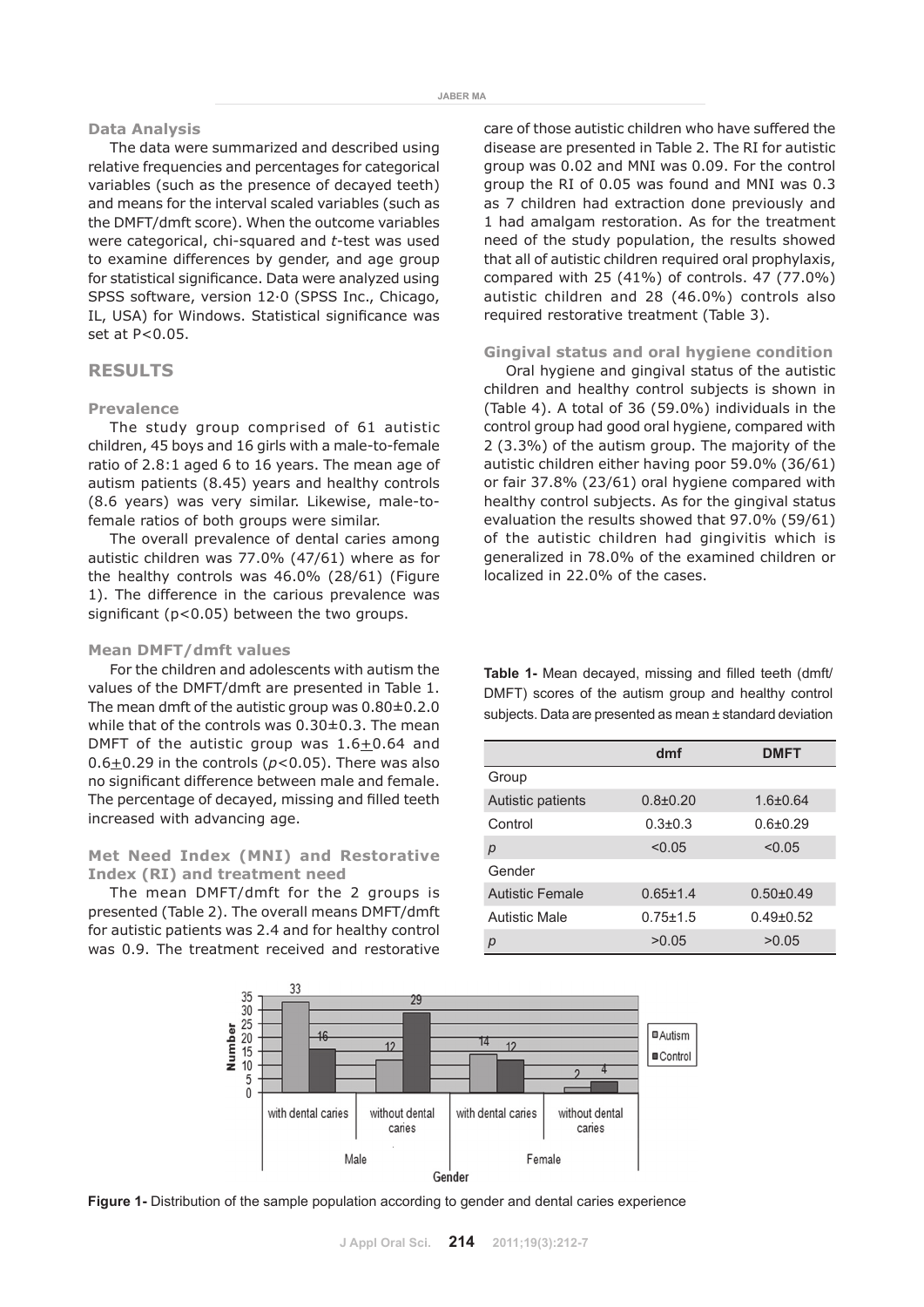| Age     | No |     | M  | <b>DMFT/dmft</b> | <b>Mean DMFT/dmft</b> | <b>RI</b> | <b>MNI</b> |
|---------|----|-----|----|------------------|-----------------------|-----------|------------|
| Autism  | 47 | 105 |    | 116              | 2.4                   | 0.02      | 0.09       |
| Control | 28 | 19  |    |                  | 0.9                   | 0.05      | 0.3        |
| Total   | 75 | 124 | 15 | 143              | 1.9                   | 0.03      | 0.13       |

**Table 2-** Mean decayed, missing and filled teeth (DMFT/dmft), Restorative Index (RI) and Met Need Index (MNI) for the two groups

(RI) Restorative Index=F/F+D

(MNI) Met Need Index=M+F/DMF

**Table 3-** Treatment needs of the of the autism group and healthy control subjects

| <b>Treatment needs</b> |    | <b>Autistic patients</b> |                          | Control                  |    | <b>Total</b> |  |
|------------------------|----|--------------------------|--------------------------|--------------------------|----|--------------|--|
|                        | No | $\%$                     | <b>No</b>                | $\%$                     | No | $\%$         |  |
| Oral prophylaxis       | 61 | $100*$                   | 25                       | 41.0                     | 86 | 70.5         |  |
| <b>Restorations</b>    | 47 | $77.0*$                  | 28                       | 46.0                     | 75 | 61.4         |  |
| <b>Extractions</b>     | 3  | 5                        | $\overline{\phantom{0}}$ | $\overline{\phantom{a}}$ | 3  | 2.4          |  |
| Endonontic treatment   |    | 11.4                     | $\overline{\phantom{a}}$ | $\overline{\phantom{a}}$ |    | 11.4         |  |

\*p<0.05 as compared to the control group

**Table 4-** Oral hygiene and gingival status of the 61 autistic patients and 61 healthy control subjects

| <b>Treatment needs</b> | <b>Autistic patients</b> |         | <b>Control</b> |      | <b>Total</b> |               |
|------------------------|--------------------------|---------|----------------|------|--------------|---------------|
|                        | No                       | $\%$    | <b>No</b>      | $\%$ | <b>No</b>    | $\frac{0}{0}$ |
| Good oral hygiene      | $\overline{2}$           | $3.3*$  | 36             | 59.0 | 38           | 31.1          |
| Fair oral hygiene      | 23                       | $38.0*$ | 16             | 26.2 | 39           | 32.0          |
| Poor oral hygiene      | 36                       | $59.0*$ | 9              | 14.8 | 45           | 37.0          |
| Gingivitis             | 59                       | 97.0    | 25             | 41.0 | 84           | 100           |
| Generalized            | 46                       | $78.0*$ | 5              | 20.0 | 51           | 61.0          |
| Localized              | 13                       | $22.0*$ | 20             | 80.0 | 33           | 39.0          |

\*p<0.05 as compared to the control group

# **DISCUSSION**

Autism, autistic disorder, childhood autism, or infantile autism are different terms given to the same condition<sup>2</sup>. The present study is the first attempt to systematically identify the problems of dental care for individuals who were diagnosed with autism in the UAE. Providing oral care to children with autism requires patience and a thorough understanding of the patient's degree of mental disability. It was reported that better understanding of the effects of autism on the behavior of an affected individual helps the dental practitioner to deliver oral health care in an empathetic and appropriate manner<sup>5</sup>.

There are no specific genetic, medical, or laboratory tests available to confirm the diagnosis of autism and the comprehensive management of autism includes parental counseling, special education in a highly structured environment, speech therapy, and social skills training, with the ultimate goal of facilitating independence in activities of daily living and self-care. Children with autism have multiple medical and behavioral problems, which make their dental treatment extremely difficult.

The studied group showed more males than females, with a ratio of 2.8:1, this might reflect the higher prevalence of autism in males as it was reported in other studies<sup>14,18</sup>.

The overall prevalence of dental caries among the autistic children was 77.0%, the mean dmf, and DMF for all the autistic children and healthy control subjects was 2.4 and 0.9 respectively. This level of dental caries is considered low according to the WHO classification<sup>3</sup>. Comparing the results of this study with the most recent dental survey conducted in the UAE<sup>11</sup> involving groups of healthy children with dmft of 10.2 confirmed the lower caries prevalence in the autistic children in UAE. These findings are in agreement with other regional and international studies which reported lower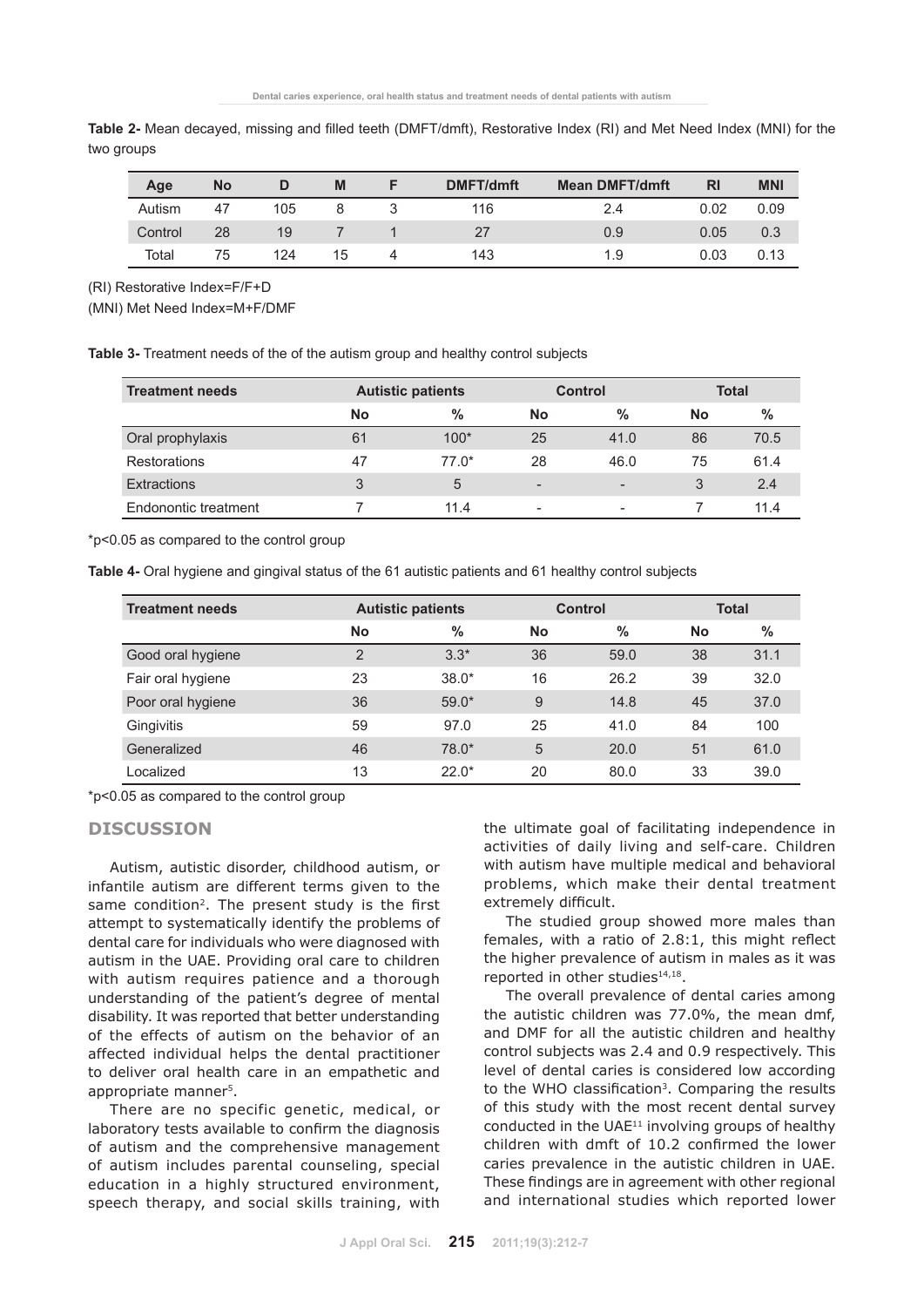caries prevalence in autistic children<sup>16,18</sup>. The higher caries index value in permanent dentition compared with that of primary dentition is in accordance with previous studies<sup>18</sup>. However, in a recent study from Brazil Bassoukou, Nicolau and Santos<sup>4</sup> (2009) reported that autistic individuals compared with non-autistic healthy controls, have neither a higher salivary flow rate nor a better buffer capacity of the saliva and a similar dental caries experience was observed in both primary and permanent dentitions.

The percentage of decayed, missing and filled teeth increased with advancing age. The increase attributed to the effects of time on the increased number of teeth susceptible to decay such as the second permanent molars, which erupt during adolescent period<sup>19</sup>. In general, children with autism prefer soft and sweetened foods and they tend to pouch food inside the mouth instead of swallowing it due to poor tongue coordination, thereby increasing the susceptibility to caries<sup>14</sup>. Moreover, the risk for dental caries can be expected to be higher in these patients due to difficulties in brushing and flossing. Non-institutionalized children with autism had caries rates that were similar to the rates in functionally independent peers in a study conducted by Shapira, et al.<sup>28</sup> (1998). Rajic and Dzingalasevic<sup>24</sup> (1989) reported that a combined treatment, provided by a dental team and a pedopsychiatric team working together, resulted in a decreased prevalence of caries in a group of children with autism as compared to another group who did not receive any treatment. Addressing the high prevalence of dental caries among autistic children in UAE will require increased oral health promotion for parents and caregivers both at primary school age and at the preschool stage to enable them to implement effective preventive regimes for their children. Dental health education should include information/ guidance on reducing the frequency of sugary foods and drinks in the diet, good oral hygiene, use of fluoride toothpaste, and early attendance at the dentist or dental nurse for advice and care. Improving access to dental care and encouraging uptake of dental services should also form part of any health promotion strategy for autistic children.

In this study the majority of autistic children had poor oral hygiene, and almost all of them had gingivitis. These changes could be related to irregular brushing habits because of the difficulties the trainers and the parents encountered when they brushed the children's teeth. It could also be due to lack of the necessary manual dexterity of autistic children, which result in inadequate tooth brushing. Furthermore, the findings of this study reflect poor dental awareness, a lack of dental education and deficiency in receiving oral hygiene instructions from dental staff. Another possible explanation of the presence of generalized gingivitis might be

the side effects of medications used to control the manifestations of autism such as psychoactive drugs or anticonvulsants, with the most common drug classes being antidepressants, stimulants, and antipsychotics<sup>25</sup>. However, Pilebro and Bäckman<sup>23</sup> (2005) in a prospective study which included clinical examinations and structured interviews produced a series of pictures that showed a structured method and technique of tooth brushing. The pictures were placed in the bathroom or wherever tooth brushing was performed. Fourteen children with autism aged between 5 and 13 years were involved, after 12 months, the amount of visible plaque was reduced. After 18 months, most parents found maintaining good oral hygiene easier than before the study and concluded that visual pedagogy is a useful tool in helping people with autism to improve their oral hygiene.

Met Need Index (MNI) and Restorative Index (RI) of the studied autistic children were low compared with healthy control subjects. Met Need Index (MNI), an indication of treatment received by an individual is determined using the ratio of the mean missing (M) plus filled (F) teeth to mean decayed, missing and filled teeth (DMF) that is M+F/ DMF. While Restorative Index (RI) which reflects the restorative care of those who have suffered the disease is measured by the ratio of filled (F) to filled plus decayed teeth (F+D) percent that is F/F+D percent as described by Jackson<sup>12</sup> (1973). These results indicate the provision of dental services to this unique group of patients with high prevalence of dental caries and more treatment need compared with non-autistic healthy patients. It is therefore mean that this group of autistic children needs a lot of restorative dental care, but many of them are not receiving such treatment, as only 9.5% of them received restorative treatment compared with 29.6% of non-autistic healthy patients. This may be due to the limited access to the dental services for this group of children or due to the difficulties in controlling those children<sup>18</sup>. Consequently, only emergency treatment is sought when individual's experience dental pain and lead to filling or extraction.

The person with autism generally presents a challenge to the dentist and dental care, while behavior modification techniques have value in changing self-injurious behaviors, use of the reward system fails when the promised reward is no longer possible<sup>13</sup>. But adults with autism demonstrate increased independence by developing skills through a structured teaching<sup>22</sup> or visual teaching<sup>23</sup> model, such models can be used to introduce children with autism to dentistry.

Comprehensive dental treatment under general anesthesia may be required 30 percent of the time14. In a 10-year follow-up, patients resisted